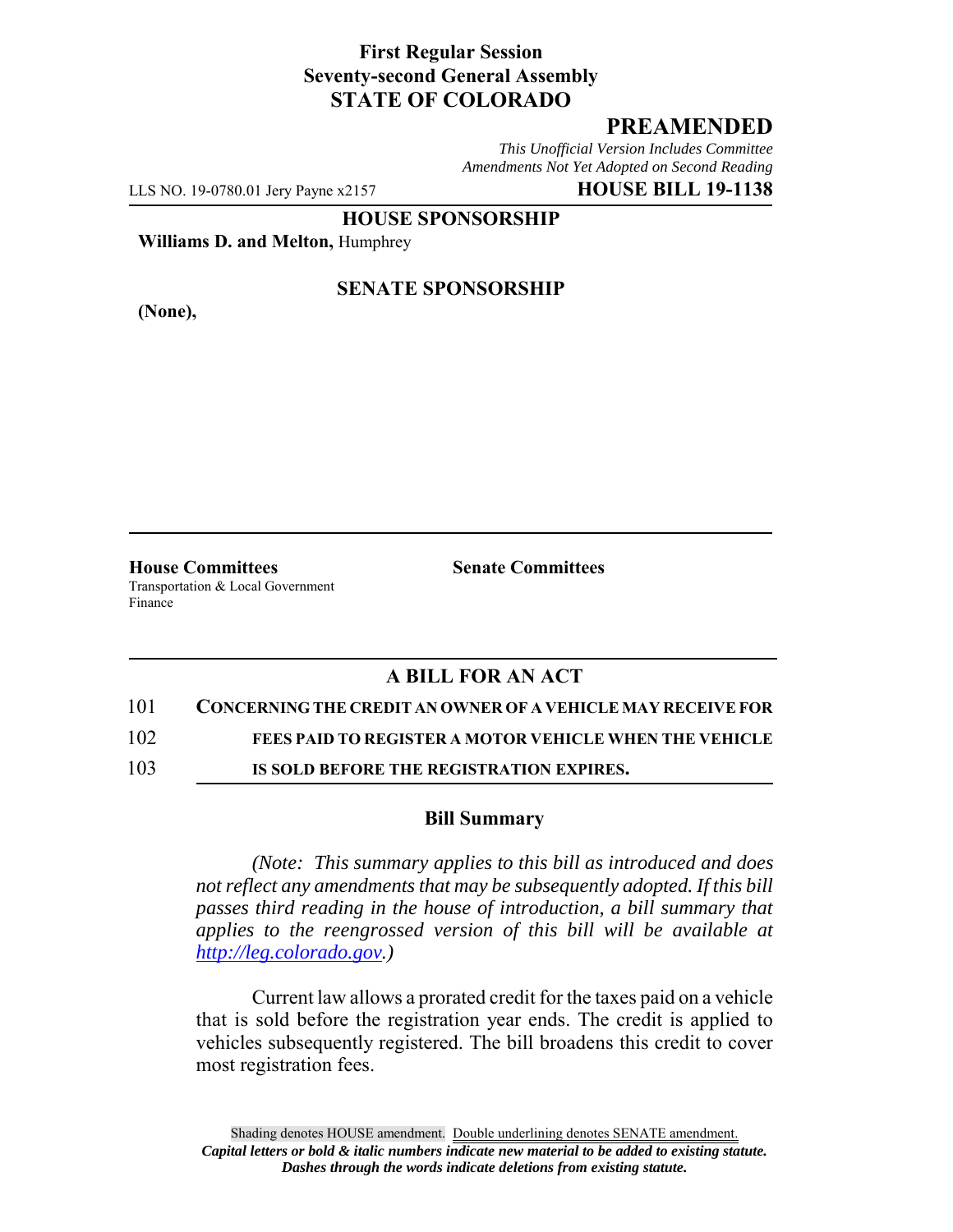*Be it enacted by the General Assembly of the State of Colorado:*

 **SECTION 1.** In Colorado Revised Statutes, 42-3-107, **amend**  $3 \qquad (25)$  as follows:

 **42-3-107. Taxable value of classes of property - rate of tax - when and where payable - department duties - apportionment of tax collections - definitions - rules - repeal.** (25) (a) (I) EXCEPT AS PROVIDED IN SUBSECTION (25)(b) OF THIS SECTION, THE DEPARTMENT 8 SHALL ALLOW a credit shall be allowed for taxes AND REGISTRATION FEES paid on any item of Class A, Class B, Class C, Class D, or Class F personal property if the owner disposes of the vehicle during the registration period or if the owner converts the vehicle from any class of personal property to Class F property. The credit may apply to payments of taxes AND REGISTRATION FEES on a subsequent application by the owner for registration of an item of Class A, Class B, Class C, Class D, or Class F personal property made during the registration period, or THE CREDIT may be assigned by the owner to the transferee of the property for which taxes OR REGISTRATION FEES were paid; except that, when the transferee is a dealer in new or used vehicles, the transferee shall account to the owner for any assignment of the credit.

20 (II) The credit shall be AUTHORIZED BY THIS SUBSECTION  $(25)(a)$  IS prorated based on the number of months remaining in the registration 22 period after the transfer, and CONVERSION, OR disposal of the vehicle. The 23 PRORATION calculation for the credit shall be determined by using the 24 period beginning BEGINS with the first day of the month following the 25 date of AFTER THE transfer, through CONVERSION, OR DISPOSAL AND ENDS 26 the last day of the month for the period for which the vehicle was